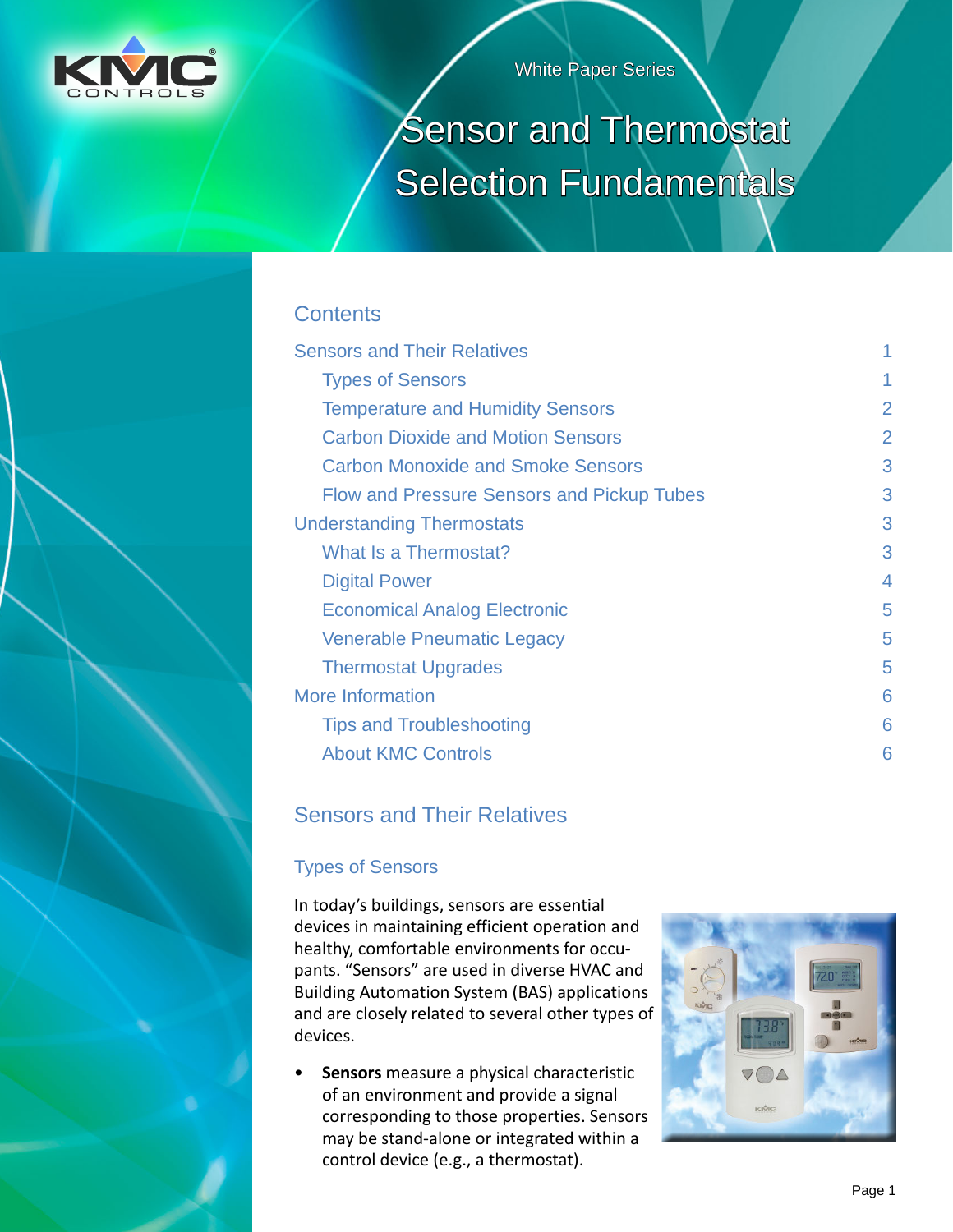<span id="page-1-0"></span>

ection Fundamentals Sensor and Thermostat Selection Fundamentals $\overline{\overline{\Theta}}$ Sensor and Thermostat

White Paper

**Mhite Paper** 

- **Transmitters** are also sensors, but take the relatively small (and passive) sensor signal (e.g., the resistance of a thermistor in response to a temperature) and convert it into an active voltage (e.g., 0–5 VDC) or active current (e.g., 4–20 mA). Boosting the signal allows greater distance between the sensor and the controller.
- **Transducers** convert one kind of energy into another. The physics may be different, but they can function as sensors. In building automation, transducers may convert pressure into voltage or current (or vice versa) or voltage signals into current signals (or vice versa).
- In HVAC and BAS applications, many sensors, transmitters, and transducers perform essentially the same function, sensing a physical characteristic and providing a signal to an external control device. **Thermostats**, on the other hand, contain a sensor integrated with a control device. Thermostat technology ranges from simple bimetallic switches to sophisticated digital devices.

In building automation systems, sensors monitor air (temperature, humidity, CO<sub>2</sub> levels, CO levels, smoke, flow rate or pressure), water (temperature or pressure), or even motion/occupancy of people.

## Temperature and Humidity Sensors



Temperature sensors are the most familiar and most common types of sensors in building automation. For example, KMC's compact STE-6000 series room temperature sensors offer various setpoint, override, and display options. The STE-1400 series, furthermore, contains a variety of temperature sensors for a multitude of applications, including

the temperature of air inside rooms, inside ducts, and outdoors, as well as the temperature of the heating/cooling water inside pipes.

Depending on the climate, however, temperature alone doesn't tell the whole story about human comfort. A (dry bulb) sensor temperature of 72° would feel very different to us at 10% relative humidity than it would at 90% relative humidity. Too much or too little humidity can be uncomfortable for people or even damaging to materials. KMC's THE-1xxx series humidity sensors can measure humidity in rooms or ducts. NetSensors, FlexStats, and AppStats with the optional humidity sensor measure and display room temperature as well as humidity.

## Carbon Dioxide and Motion Sensors

How much ventilating and conditioning of the air is needed for a space depends on how many people are occupying that space...if any at all. For spaces with variable occupancy (such as meeting rooms, classrooms, theaters, gyms, retail stores, and hotels), considerable energy savings can be obtained by determining the

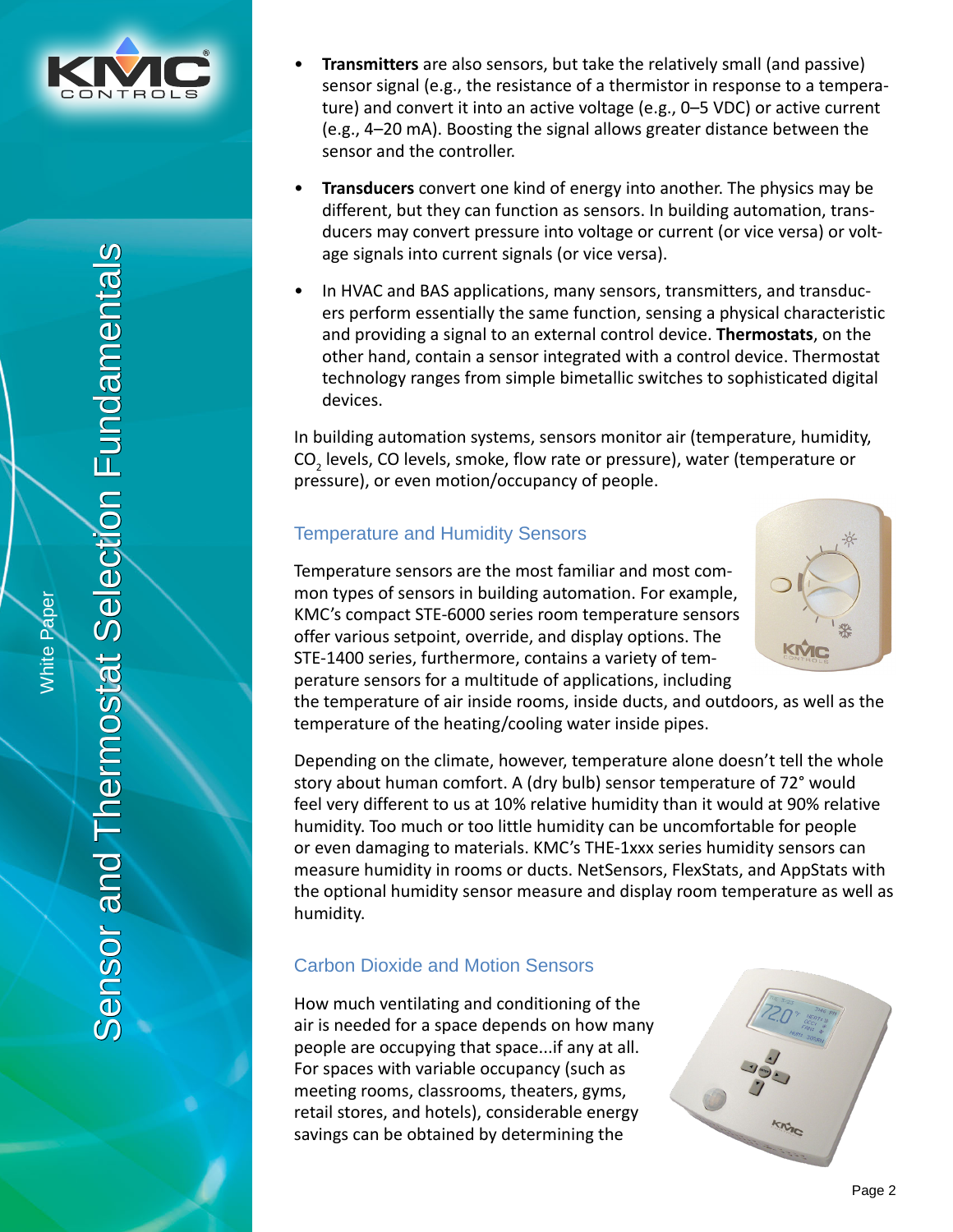<span id="page-2-0"></span>

actual, real-time level of occupancy (compared to the "worst-case" design occupancy) and reducing the ventilating and conditioning accordingly (to just the right amount but no more).

Motion sensors can determine a simple yes-or-no occupancy state. NetSensors, FlexStats, and AppStats with the optional motion sensor (with an effective range of up to 33 feet) provide a convenient means of concluding if anybody's home inside a room.

Motion sensors can only determine whether or not at least one person is in a particular space, but the ventilation needs of a few people are very different than the needs of a few dozen or a few hundred people. A complementary and more sophisticated approach to occupancy determination senses the gas that people breathe out. By measuring the levels of CO<sub>2</sub>, Demand Control Ventilation (DCV) essentially estimates the amount of occupancy and required (healthy) levels of ventilation and adjusts the ventilation accordingly. KMC SAE-1000 series CO<sub>2</sub> detectors in rooms or return ducts provide CO<sub>2</sub> measurements to external controllers. NetSensors and FlexStats with the CO<sub>2</sub> sensor option integrate DCV with temperature and optional humidity control.

#### Carbon Monoxide and Smoke Sensors

Excessive levels of CO or combustion particulates mean not just discomfort, but danger! KMC SAE-1100 series CO detectors watch for this deadly and invisible gas. Also, where there's smoke, there's fire, and early detection is critically important. CAE-1003/1103 detectors watch for smoke inside HVAC ducts.



## Flow and Pressure Sensors and Pickup Tubes

Although behind the scenes, the amount of and pressure of air and/or water flow are important factors in the efficiency of HVAC operation. KMC SSS-1000 series pickup tubes and SSE-1000/2000 series flow sensors help determine how much air is flowing in the system. The various TPE-1xxx series pressure transducers provide pressure readings of air or water.



# Understanding Thermostats

## What Is a Thermostat?

We all have one on a wall in our home, but what exactly is it? In its elemental form, a room thermostat contains (at least) a sensor that measures temperature and a (simple or complex) controller that operates HVAC equipment to maintain room temperature at the desired setpoint. Additional bells and whistles might include humidity, motion, and CO<sub>2</sub> sensors, as well as programmable schedules, networking, and other advanced features that maximize occupant

White Paper

White Paper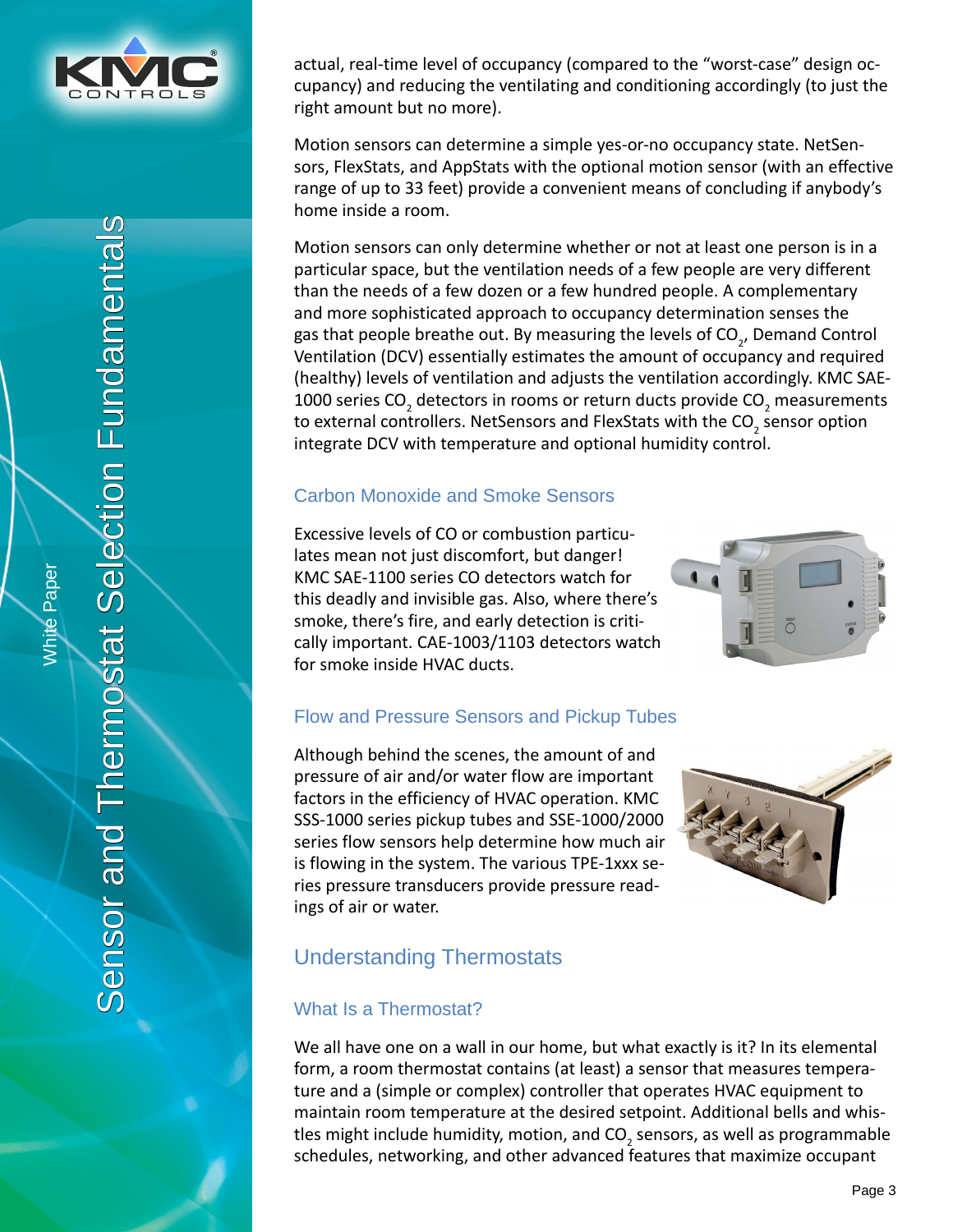<span id="page-3-0"></span>

ection Fundamentals Sensor and Thermostat Selection Fundamentals $\overline{\Theta}$ Sensor and Thermostat

comfort while reducing energy and environmental cost.

To meet specific control needs, KMC offers a variety of thermostats that include different digital, analog electronic, and even pneumatic solutions. These sections describe different types of thermostat technology and representative models of each as well as upgrade options. (For details on these thermostats, see their data sheets as well as the KMC product catalogs.)

#### Digital Power

The BAC-4000 series AppStat combines a controller, multiple sensor options, and BACnet networking into a single, integrated space-mounted device. Appstat offers a cost-effective combination of networking, application, and sensor options along with easy, intuitive installation (with a two-piece design), configuration (with contextual menus and no obscure numeric codes), and operation (with an intuitive interface).



AppStat is an integrated native

BACnet Application Specific Controller (B-ASC) for connection with a BACnet network. (No external communication or occupancy modules are required.) If desired, the AppStat can be installed simply as a stand-alone thermostat (with a built-in clock and schedule). An MS/TP network connection to a building automation system can easily be added at a later time. Installation is scalable from a single room to a network of multiple rooms.

AppStat is easily configurable according to the model's factory-programmed application (FCU, HPU, or RTU).

For a more powerful multi-application digital thermostat that is also fieldprogrammable with custom Control Basic programming, the award-winning FlexStat series of intelligent temperature/humidity/motion/CO<sub>2</sub>-sensing, wall-mounted, thermostat/controllers are native BACnet Advanced Application Controllers (B-AAC). The FlexStat simplifies networked zone control for common AHU, FCU, HPU, and RTU HVAC equipment, which can be controlled via the on-board libraries of programs built into the FlexStat.

FlexStats can provide flexible, set-and-forget control over the indoor environmental quality (IEQ) in your space without the expense of a large building automation system. FlexStat IEQ control for your space optimizes temperature, humidity, and ventilation for your health and comfort...while saving energy at the same time with advanced energy management control.

For communication with other FlexStats and/or a building automation system, BACnet over MS/TP communication is standard on all FlexStats. "E" versions, with an RJ-45 jack, add BACnet over Ethernet, BACnet over IP, and BACnet over IP as Foreign Device (for communication across the Internet).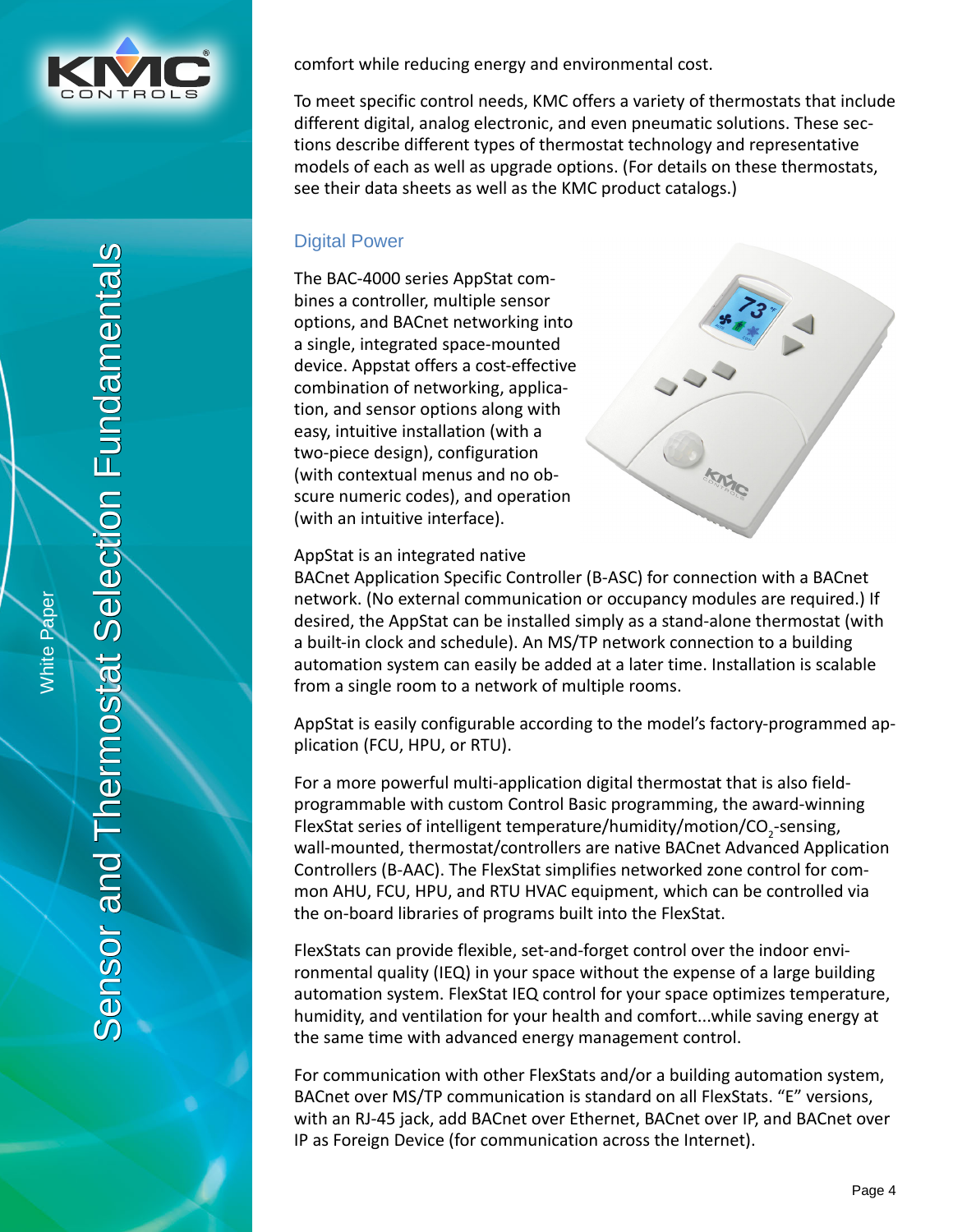<span id="page-4-0"></span>

Economical Analog Electronic

If you don't need networking, the CTE-5202 has a user-friendly LCD display and push buttons (instead of hard-to-see wire indicators and inexact sliders or dials common on many older electronic thermostats). It has two adjustable-span 0-12 VDC outputs with independent control loops and one external input for morning warmup, changeover, or setback options.

The thermostat is typically used with KMC CEP/CSP-4000 and CSP-5000 series of electronic pressure-independent VAV controllers, MEP-4002 proportional electronic actuators in pressure-dependent VAV applications, and VEB-43/46 series proportional control valves in baseboard, chilled beam, and other heating/cooling applications. Single or dual setpoint, single or dual ducts, and with or without reheat are available configurations.

## Venerable Pneumatic Legacy

They may not be considered sexy and cool, but pneumatic thermostats are still reliable workhorses that control temperature in many older buildings across the country. While digital and newer electronic thermostats measure the resistance of a thermistor as it reacts to temperature, CTC-1600 series pneumatic thermostats have a bimetal element. The element deflects as it reacts to temperature, opening or closing a nozzle,



which in turn controls air pressure leading to an actuator on a damper or valve.

A more high-tech approach to pneumatics can be found in KMC's OEM relationship with Cypress Envirosystems. KMC builds the pneumatic thermostat heart of their **[Wireless Pneumatic Thermostat](http://www.cypressenvirosystems.com/products/wireless-pneumatic-thermostat/)**. It still uses air pressure to control an actuator, but it also communicates wirelessly with a digital building automation system.

## Thermostat Upgrades

But what if you already have a thermostat on the wall that's been working fine for years? A building's brick and mortar can last over a century, but is the original HVAC system going to meet the occupants' needs that long? Would you want a furnace in your home that was installed a century ago? Even if you could still get coal for it, it would be horribly dirty and inefficient by today's standards. Since today's standards exceed those of the past, modern thermostats are generally superior to the older models they replace.

However, even if improved energy-saving replacements exist, some people follow a "if it ain't broke, don't fix it" policy. Thermostats are generally quite



White Paper

**Mhite Paper**